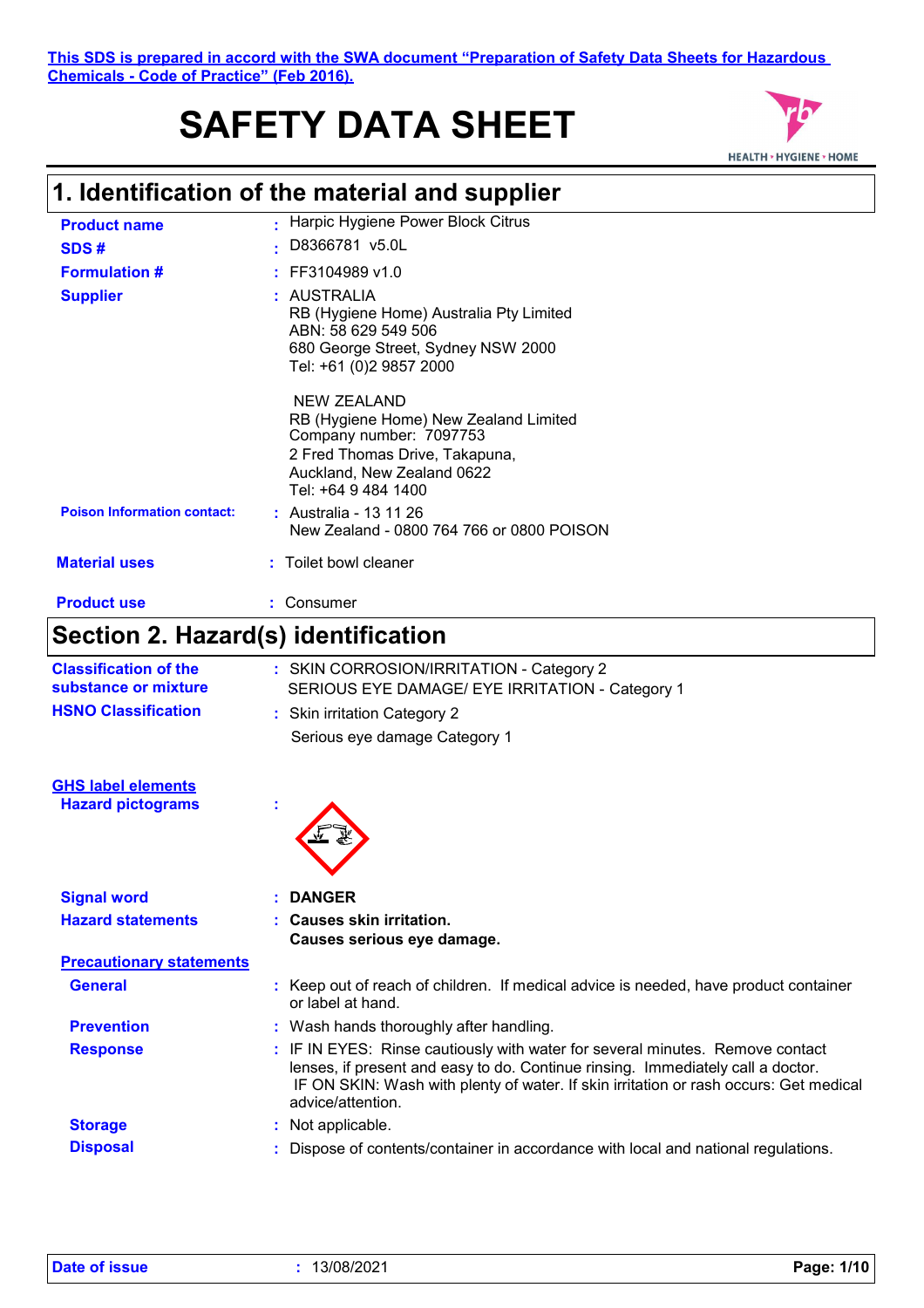## **Section 2. Hazard(s) identification**

**Other hazards which do not :** None known. **result in classification**

## **Section 3. Composition and ingredient information**

**Substance/mixture :**

: Mixture

| <b>Ingredient name</b>                                       | $\%$ (w/w) | <b>CAS number</b> |
|--------------------------------------------------------------|------------|-------------------|
| Benzenesulfonic acid, C10-13-alkyl derivatives, sodium salts | 1≥30 - ≤54 | 68411-30-3        |

 **Other Non-hazardous ingredients to 100%**

**Occupational exposure limits, if available, are listed in Section 8.**

#### **Section 4. First aid measures**

| <b>Description of necessary first aid measures</b> |                                                                                                                                                                                                                                                                                                                                                                                                                                                                                                                                                                                                                                                                                                                                                                                                                                                                                      |  |  |
|----------------------------------------------------|--------------------------------------------------------------------------------------------------------------------------------------------------------------------------------------------------------------------------------------------------------------------------------------------------------------------------------------------------------------------------------------------------------------------------------------------------------------------------------------------------------------------------------------------------------------------------------------------------------------------------------------------------------------------------------------------------------------------------------------------------------------------------------------------------------------------------------------------------------------------------------------|--|--|
| <b>Eye contact</b>                                 | : Get medical attention immediately. Call a poison center or physician. Immediately<br>flush eyes with plenty of water, occasionally lifting the upper and lower eyelids.<br>Check for and remove any contact lenses. Continue to rinse for at least 10 minutes.<br>Chemical burns must be treated promptly by a physician.                                                                                                                                                                                                                                                                                                                                                                                                                                                                                                                                                          |  |  |
| <b>Inhalation</b>                                  | Get medical attention immediately. Call a poison center or physician. Remove<br>victim to fresh air and keep at rest in a position comfortable for breathing. If it is<br>suspected that fumes are still present, the rescuer should wear an appropriate mask<br>or self-contained breathing apparatus. If not breathing, if breathing is irregular or if<br>respiratory arrest occurs, provide artificial respiration or oxygen by trained personnel.<br>It may be dangerous to the person providing aid to give mouth-to-mouth<br>resuscitation. If unconscious, place in recovery position and get medical attention<br>immediately. Maintain an open airway. Loosen tight clothing such as a collar, tie,<br>belt or waistband.                                                                                                                                                  |  |  |
| <b>Skin contact</b>                                | Get medical attention immediately. Call a poison center or physician. Flush<br>contaminated skin with plenty of water. Remove contaminated clothing and shoes.<br>Wash contaminated clothing thoroughly with water before removing it, or wear<br>gloves. Continue to rinse for at least 10 minutes. Chemical burns must be treated<br>promptly by a physician. Wash clothing before reuse. Clean shoes thoroughly<br>before reuse.                                                                                                                                                                                                                                                                                                                                                                                                                                                  |  |  |
| <b>Ingestion</b>                                   | Get medical attention immediately. Call a poison center or physician. Wash out<br>mouth with water. Remove dentures if any. Remove victim to fresh air and keep at<br>rest in a position comfortable for breathing. If material has been swallowed and the<br>exposed person is conscious, give small quantities of water to drink. Stop if the<br>exposed person feels sick as vomiting may be dangerous. Do not induce vomiting<br>unless directed to do so by medical personnel. If vomiting occurs, the head should<br>be kept low so that vomit does not enter the lungs. Chemical burns must be treated<br>promptly by a physician. Never give anything by mouth to an unconscious person.<br>If unconscious, place in recovery position and get medical attention immediately.<br>Maintain an open airway. Loosen tight clothing such as a collar, tie, belt or<br>waistband. |  |  |

|                                       | Most important symptoms/effects, acute and delayed             |            |
|---------------------------------------|----------------------------------------------------------------|------------|
| <b>Potential acute health effects</b> |                                                                |            |
| <b>Eye contact</b>                    | : Causes serious eye damage.                                   |            |
| <b>Inhalation</b>                     | : No known significant effects or critical hazards.            |            |
| <b>Skin contact</b>                   | : Causes skin irritation. May cause an allergic skin reaction. |            |
| <b>Ingestion</b>                      | : No known significant effects or critical hazards.            |            |
| <b>Over-exposure signs/symptoms</b>   |                                                                |            |
| Date of issue                         | 13/08/2021                                                     | Page: 2/10 |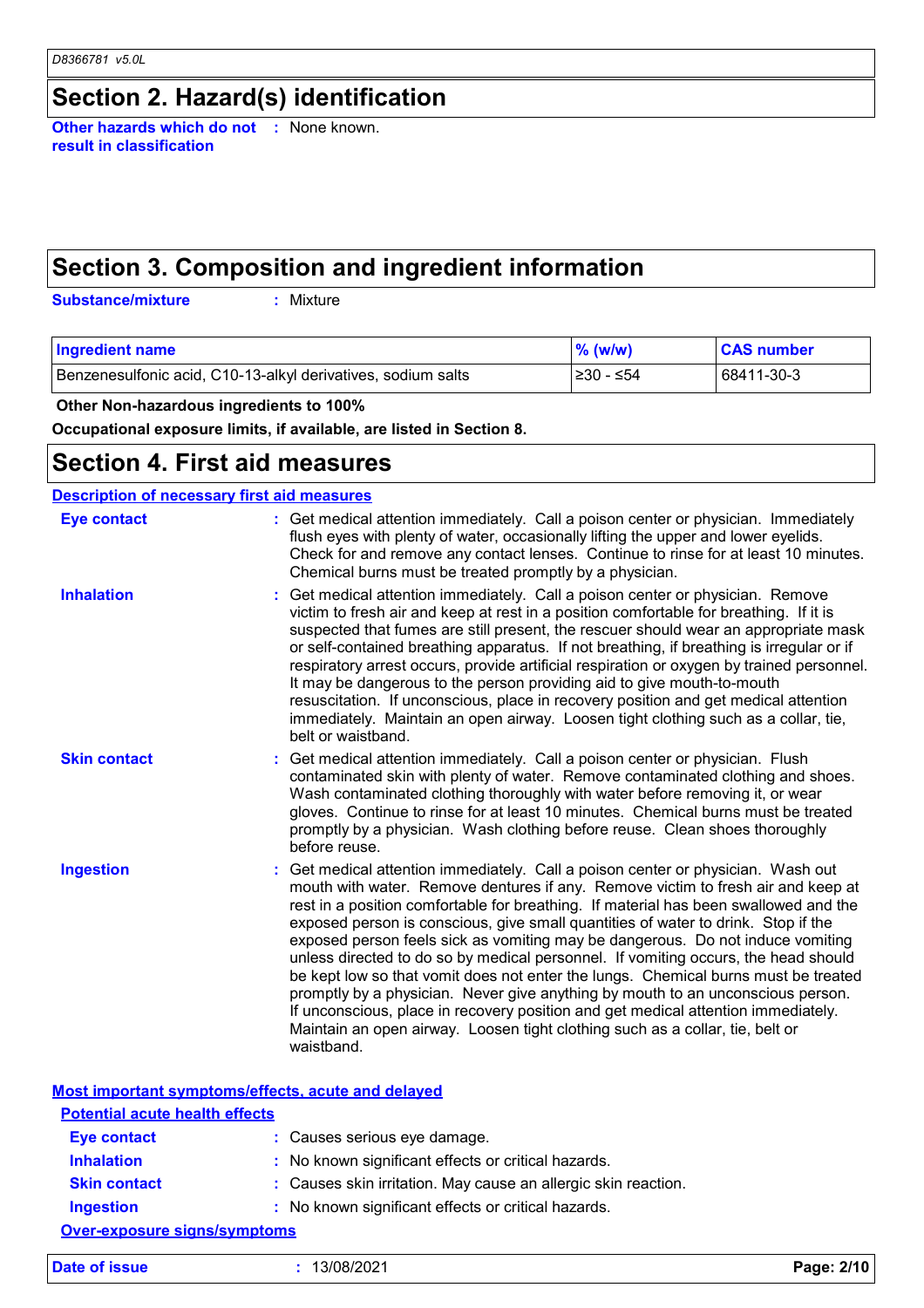## **Section 4. First aid measures**

| <b>Eye contact</b>                | : Adverse symptoms may include the following:<br>pain<br>watering<br>redness                                                                                                                                                                                                                                                                                                                                    |
|-----------------------------------|-----------------------------------------------------------------------------------------------------------------------------------------------------------------------------------------------------------------------------------------------------------------------------------------------------------------------------------------------------------------------------------------------------------------|
| <b>Inhalation</b>                 | : No specific data.                                                                                                                                                                                                                                                                                                                                                                                             |
| <b>Skin contact</b>               | : Adverse symptoms may include the following:<br>pain or irritation<br>redness<br>blistering may occur                                                                                                                                                                                                                                                                                                          |
| <b>Ingestion</b>                  | : No specific data.                                                                                                                                                                                                                                                                                                                                                                                             |
|                                   | <u>Indication of immediate medical attention and special treatment needed, if necessary</u>                                                                                                                                                                                                                                                                                                                     |
| <b>Notes to physician</b>         | : Treat symptomatically. Contact poison treatment specialist immediately if large<br>quantities have been ingested or inhaled.                                                                                                                                                                                                                                                                                  |
| <b>Specific treatments</b>        | : No specific treatment.                                                                                                                                                                                                                                                                                                                                                                                        |
| <b>Protection of first-aiders</b> | : No action shall be taken involving any personal risk or without suitable training. If it<br>is suspected that fumes are still present, the rescuer should wear an appropriate<br>mask or self-contained breathing apparatus. It may be dangerous to the person<br>providing aid to give mouth-to-mouth resuscitation. Wash contaminated clothing<br>thoroughly with water before removing it, or wear gloves. |

**See toxicological information (Section 11)**

#### **Section 5. Fire-fighting measures**

| <b>Extinguishing media</b>                                   |                                                                                                                                                                                                     |
|--------------------------------------------------------------|-----------------------------------------------------------------------------------------------------------------------------------------------------------------------------------------------------|
| <b>Suitable extinguishing</b><br>media                       | : Use an extinguishing agent suitable for the surrounding fire.                                                                                                                                     |
| <b>Unsuitable extinguishing</b><br>media                     | : None known.                                                                                                                                                                                       |
| <b>Specific hazards arising</b><br>from the chemical         | : No specific fire or explosion hazard.                                                                                                                                                             |
| <b>Hazardous thermal</b><br>decomposition products           | : Decomposition products may include the following materials:<br>carbon dioxide<br>carbon monoxide<br>sulfur oxides<br>metal oxide/oxides                                                           |
| <b>Special protective actions</b><br>for fire-fighters       | : Promptly isolate the scene by removing all persons from the vicinity of the incident if<br>there is a fire. No action shall be taken involving any personal risk or without<br>suitable training. |
| <b>Special protective</b><br>equipment for fire-<br>fighters | : Fire-fighters should wear appropriate protective equipment and self-contained<br>breathing apparatus (SCBA) with a full face-piece operated in positive pressure<br>mode.                         |

## **Section 6. Accidental release measures**

#### **Personal precautions, protective equipment and emergency procedures**

| For non-emergency<br>personnel | : No action shall be taken involving any personal risk or without suitable training.<br>Evacuate surrounding areas. Keep unnecessary and unprotected personnel from<br>entering. Do not touch or walk through spilled material. Provide adequate<br>ventilation. Wear appropriate respirator when ventilation is inadequate. Put on<br>appropriate personal protective equipment. |            |
|--------------------------------|-----------------------------------------------------------------------------------------------------------------------------------------------------------------------------------------------------------------------------------------------------------------------------------------------------------------------------------------------------------------------------------|------------|
| For emergency responders       | If specialized clothing is required to deal with the spillage, take note of any<br>information in Section 8 on suitable and unsuitable materials. See also the<br>information in "For non-emergency personnel".                                                                                                                                                                   |            |
| Date of issue                  | 13/08/2021                                                                                                                                                                                                                                                                                                                                                                        | Page: 3/10 |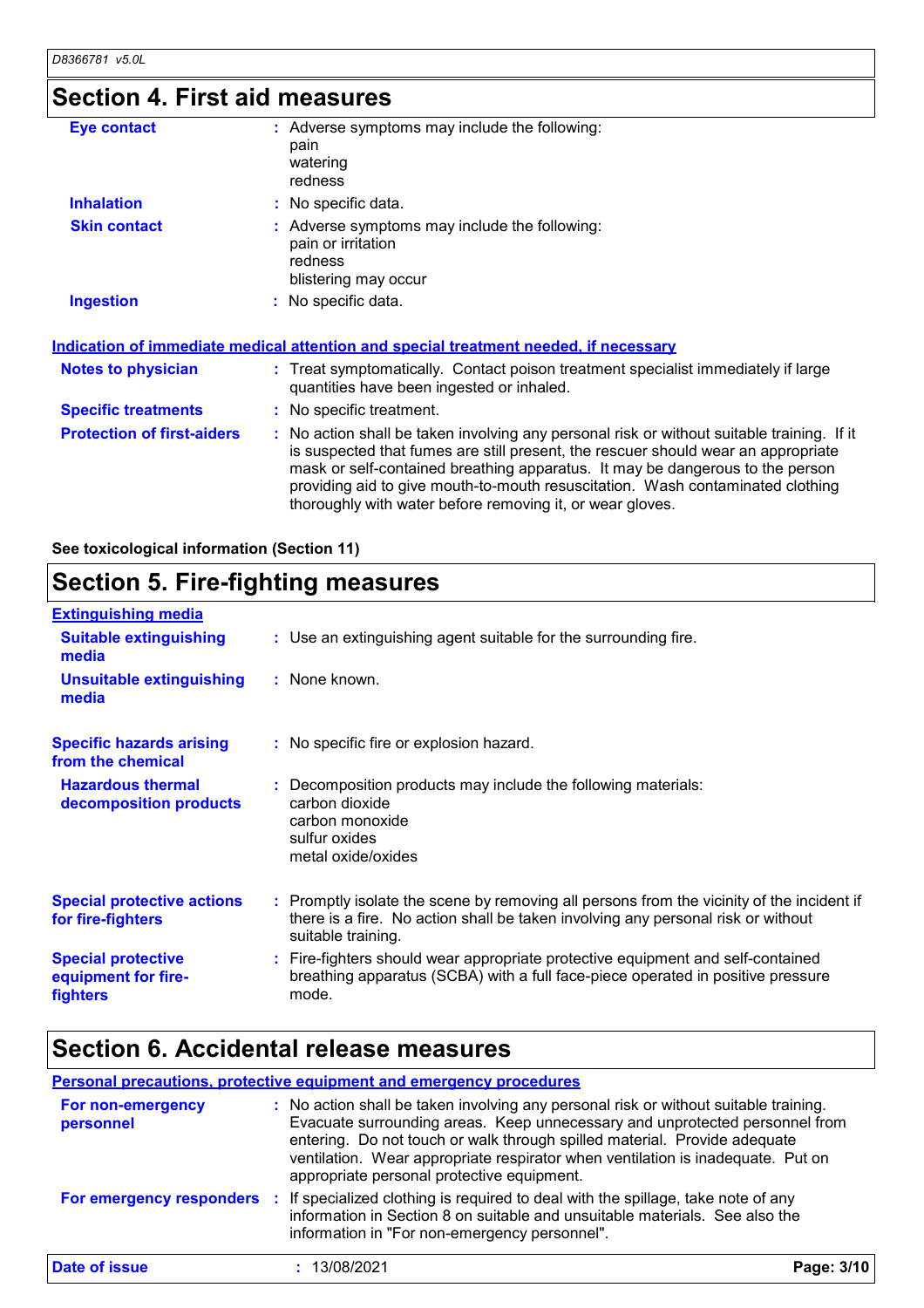#### **Section 6. Accidental release measures**

| <b>Environmental precautions</b>                      | : Avoid dispersal of spilled material and runoff and contact with soil, waterways,<br>drains and sewers. Inform the relevant authorities if the product has caused<br>environmental pollution (sewers, waterways, soil or air).                                                                                                                                                                                                                    |
|-------------------------------------------------------|----------------------------------------------------------------------------------------------------------------------------------------------------------------------------------------------------------------------------------------------------------------------------------------------------------------------------------------------------------------------------------------------------------------------------------------------------|
| Methods and materials for containment and cleaning up |                                                                                                                                                                                                                                                                                                                                                                                                                                                    |
| <b>Small spill</b>                                    | : Move containers from spill area. Avoid dust generation. Using a vacuum with<br>HEPA filter will reduce dust dispersal. Place spilled material in a designated,<br>labeled waste container. Dispose of via a licensed waste disposal contractor.                                                                                                                                                                                                  |
| Large spill                                           | : Move containers from spill area. Approach release from upwind. Prevent entry into<br>sewers, water courses, basements or confined areas. Avoid dust generation. Do<br>not dry sweep. Vacuum dust with equipment fitted with a HEPA filter and place in a<br>closed, labeled waste container. Dispose of via a licensed waste disposal<br>contractor. Note: see Section 1 for emergency contact information and Section 13<br>for waste disposal. |

**See Section 1 for emergency contact information.**

**See Section 8 for information on appropriate personal protective equipment. See Section 13 for additional waste treatment information.**

## **Section 7. Handling and storage**

| <b>Precautions for safe handling</b>                                             |                                                                                                                                                                                                                                                                                                                                                                                                                                                                                                                                                                                                     |
|----------------------------------------------------------------------------------|-----------------------------------------------------------------------------------------------------------------------------------------------------------------------------------------------------------------------------------------------------------------------------------------------------------------------------------------------------------------------------------------------------------------------------------------------------------------------------------------------------------------------------------------------------------------------------------------------------|
| <b>Protective measures</b>                                                       | : Put on appropriate personal protective equipment (see Section 8). Do not get in<br>eyes or on skin or clothing. Do not ingest. If during normal use the material<br>presents a respiratory hazard, use only with adequate ventilation or wear<br>appropriate respirator. Keep in the original container or an approved alternative<br>made from a compatible material, kept tightly closed when not in use. Empty<br>containers retain product residue and can be hazardous. Do not reuse container.                                                                                              |
| <b>Advice on general</b><br>occupational hygiene                                 | : Eating, drinking and smoking should be prohibited in areas where this material is<br>handled, stored and processed. Workers should wash hands and face before<br>eating, drinking and smoking. Remove contaminated clothing and protective<br>equipment before entering eating areas. See also Section 8 for additional<br>information on hygiene measures.                                                                                                                                                                                                                                       |
| <b>Conditions for safe storage,</b><br>including any<br><b>incompatibilities</b> | : Store in accordance with local regulations. Store in original container protected<br>from direct sunlight in a dry, cool and well-ventilated area, away from incompatible<br>materials (see Section 10) and food and drink. Store locked up. Keep container<br>tightly closed and sealed until ready for use. Containers that have been opened<br>must be carefully resealed and kept upright to prevent leakage. Do not store in<br>unlabeled containers. Use appropriate containment to avoid environmental<br>contamination. See Section 10 for incompatible materials before handling or use. |

#### **Section 8. Exposure controls and personal protection**

| <b>Control parameters</b><br><b>Australia</b><br><b>Occupational exposure limits</b> |                                                                                                                                                                                                                                                  |
|--------------------------------------------------------------------------------------|--------------------------------------------------------------------------------------------------------------------------------------------------------------------------------------------------------------------------------------------------|
| None.<br><b>New Zealand</b><br><b>Occupational exposure limits</b>                   | : No exposure standard allocated.                                                                                                                                                                                                                |
| <b>Appropriate engineering</b><br><b>controls</b>                                    | : If user operations generate dust, fumes, gas, vapor or mist, use process enclosures,<br>local exhaust ventilation or other engineering controls to keep worker exposure to<br>airborne contaminants below any recommended or statutory limits. |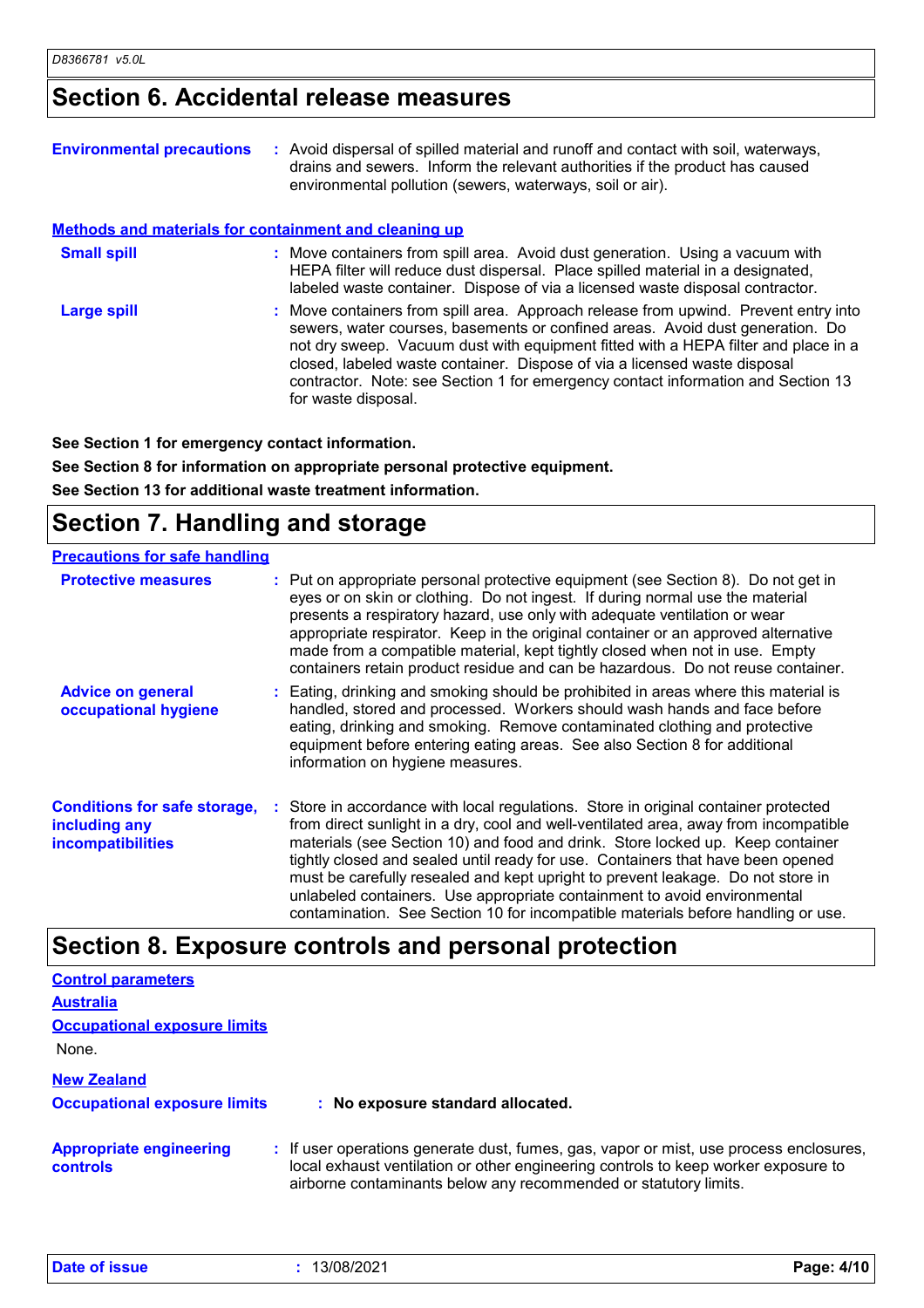## **Section 8. Exposure controls and personal protection**

| <b>Environmental exposure</b><br><b>controls</b> | : Emissions from ventilation or work process equipment should be checked to ensure<br>they comply with the requirements of environmental protection legislation. In some<br>cases, fume scrubbers, filters or engineering modifications to the process<br>equipment will be necessary to reduce emissions to acceptable levels.                                                                                                                                                                                                                                                                                           |
|--------------------------------------------------|---------------------------------------------------------------------------------------------------------------------------------------------------------------------------------------------------------------------------------------------------------------------------------------------------------------------------------------------------------------------------------------------------------------------------------------------------------------------------------------------------------------------------------------------------------------------------------------------------------------------------|
| <b>Individual protection measures</b>            |                                                                                                                                                                                                                                                                                                                                                                                                                                                                                                                                                                                                                           |
| <b>Hygiene measures</b>                          | : Wash hands, forearms and face thoroughly after handling chemical products, before<br>eating, smoking and using the lavatory and at the end of the working period.<br>Appropriate techniques should be used to remove potentially contaminated clothing.<br>Wash contaminated clothing before reusing. Ensure that eyewash stations and<br>safety showers are close to the workstation location.                                                                                                                                                                                                                         |
| <b>Eye/face protection</b>                       | Safety eyewear complying with an approved standard should be used when a risk<br>assessment indicates this is necessary to avoid exposure to liquid splashes, mists,<br>gases or dusts. If contact is possible, the following protection should be worn,<br>unless the assessment indicates a higher degree of protection: chemical splash<br>goggles and/or face shield. If inhalation hazards exist, a full-face respirator may be<br>required instead.                                                                                                                                                                 |
| <b>Skin protection</b>                           |                                                                                                                                                                                                                                                                                                                                                                                                                                                                                                                                                                                                                           |
| <b>Hand protection</b>                           | : Chemical-resistant, impervious gloves complying with an approved standard should<br>be worn at all times when handling chemical products if a risk assessment indicates<br>this is necessary. Considering the parameters specified by the glove manufacturer,<br>check during use that the gloves are still retaining their protective properties. It<br>should be noted that the time to breakthrough for any glove material may be<br>different for different glove manufacturers. In the case of mixtures, consisting of<br>several substances, the protection time of the gloves cannot be accurately<br>estimated. |
| <b>Body protection</b>                           | : Personal protective equipment for the body should be selected based on the task<br>being performed and the risks involved and should be approved by a specialist<br>before handling this product.                                                                                                                                                                                                                                                                                                                                                                                                                       |
| <b>Other skin protection</b>                     | : Appropriate footwear and any additional skin protection measures should be<br>selected based on the task being performed and the risks involved and should be<br>approved by a specialist before handling this product.                                                                                                                                                                                                                                                                                                                                                                                                 |
| <b>Respiratory protection</b>                    | Based on the hazard and potential for exposure, select a respirator that meets the<br>appropriate standard or certification. Respirators must be used according to a<br>respiratory protection program to ensure proper fitting, training, and other important<br>aspects of use.                                                                                                                                                                                                                                                                                                                                         |

## **Section 9. Physical and chemical properties**

| <b>Appearance</b>                               |    |                                                  |
|-------------------------------------------------|----|--------------------------------------------------|
| <b>Physical state</b>                           |    | : Solid. [Block]                                 |
| Color                                           |    | Not available.                                   |
| Odor                                            | ÷. | Citrus                                           |
| <b>Odor threshold</b>                           |    | : Not available.                                 |
| рH                                              |    | 6.5 to 11 [Conc. (% w/w): $100\%$ ]              |
| <b>Melting point</b>                            |    | Not available.                                   |
| <b>Boiling point</b>                            |    | : Not available.                                 |
| <b>Flash point</b>                              |    | Closed cup: $>200^{\circ}$ C ( $>392^{\circ}$ F) |
| <b>Evaporation rate</b>                         |    | Not available.                                   |
| Flammability (solid, gas)                       |    | $:$ Not available.                               |
| Lower and upper explosive<br>(flammable) limits |    | $:$ Not available.                               |
| <b>Vapor pressure</b>                           |    | : Not available.                                 |
| <b>Vapor density</b>                            |    | Not available.                                   |
| <b>Relative density</b>                         |    | Not available.                                   |

**Date of issue :** 13/08/2021 **Page: 5/10**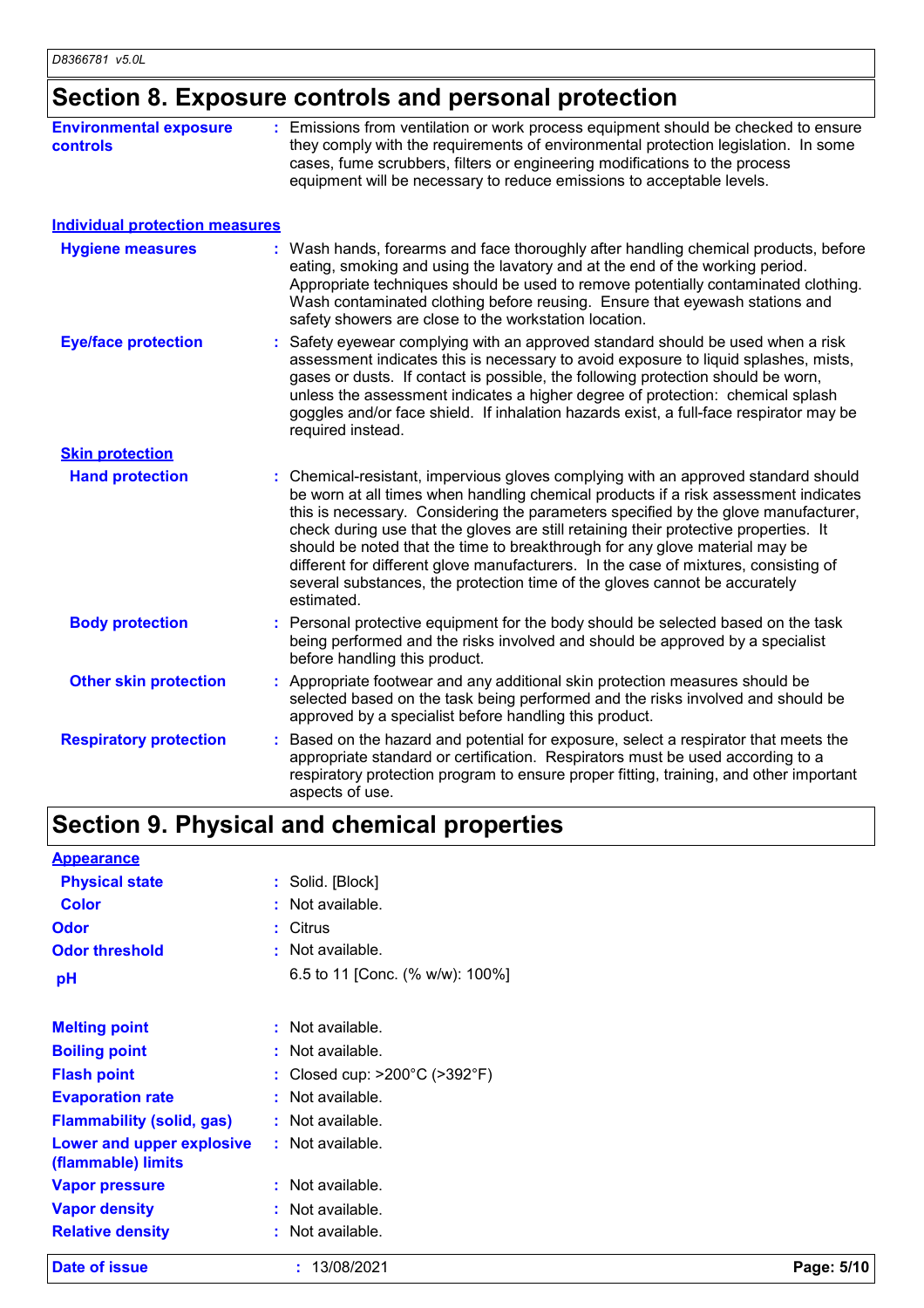## **Section 9. Physical and chemical properties**

| <b>Solubility</b>                                 |     | Easily soluble in the following materials: cold water and hot water. |
|---------------------------------------------------|-----|----------------------------------------------------------------------|
| <b>Solubility in water</b>                        |     | : Not available.                                                     |
| <b>Partition coefficient: n-</b><br>octanol/water |     | $:$ Not available.                                                   |
| <b>Auto-ignition temperature</b>                  |     | : Not available.                                                     |
| <b>Decomposition temperature</b>                  | -11 | Not available.                                                       |
| <b>Viscosity</b>                                  | ÷.  | Not available.                                                       |
| Flow time (ISO 2431)                              |     | $:$ Not available.                                                   |
| <b>Aerosol product</b>                            |     |                                                                      |

## **Section 10. Stability and reactivity**

| <b>Reactivity</b>                            | : No specific test data related to reactivity available for this product or its ingredients.              |
|----------------------------------------------|-----------------------------------------------------------------------------------------------------------|
| <b>Chemical stability</b>                    | : The product is stable.                                                                                  |
| <b>Possibility of hazardous</b><br>reactions | : Under normal conditions of storage and use, hazardous reactions will not occur.                         |
| <b>Conditions to avoid</b>                   | : No specific data.                                                                                       |
| Incompatible materials                       | : No specific data.                                                                                       |
| <b>Hazardous decomposition</b><br>products   | : Under normal conditions of storage and use, hazardous decomposition products<br>should not be produced. |

## **Section 11. Toxicological information**

#### **Information on toxicological effects**

| <b>Product/ingredient name</b>                                     | <b>Result</b>                                                     |                | <b>Species</b> |              | <b>Dose</b> |                 | <b>Exposure</b>    |
|--------------------------------------------------------------------|-------------------------------------------------------------------|----------------|----------------|--------------|-------------|-----------------|--------------------|
| Benzenesulfonic acid,<br>C10-13-alkyl derivatives,<br>sodium salts | LD50 Oral                                                         |                | Rat            |              |             | 1080 mg/kg      | $\overline{a}$     |
| <b>Conclusion/Summary</b>                                          | Based on available data, the classification criteria are not met. |                |                |              |             |                 |                    |
| <b>Irritation/Corrosion</b>                                        |                                                                   |                |                |              |             |                 |                    |
| <b>Product/ingredient name</b>                                     | <b>Result</b>                                                     | <b>Species</b> |                | <b>Score</b> |             | <b>Exposure</b> | <b>Observation</b> |
| Benzenesulfonic acid,<br>C10-13-alkyl derivatives,<br>sodium salts | Skin - Moderate irritant                                          | Rabbit         |                |              |             | 0.5 Mililiters  |                    |
|                                                                    | Eyes - Severe irritant                                            | In vivo        |                |              |             |                 |                    |
| <b>Conclusion/Summary</b>                                          |                                                                   |                |                |              |             |                 |                    |
| <b>Skin</b>                                                        | Based on Calculation method: Causes skin irritation.              |                |                |              |             |                 |                    |
| <b>Eyes</b>                                                        | Based on Calculation method: Causes serious eye damage.           |                |                |              |             |                 |                    |
| <b>Respiratory</b>                                                 | Based on available data, the classification criteria are not met. |                |                |              |             |                 |                    |
| <b>Sensitization</b><br>Not available.                             |                                                                   |                |                |              |             |                 |                    |
| <b>Conclusion/Summary</b>                                          |                                                                   |                |                |              |             |                 |                    |
| <b>Skin</b>                                                        | Based on available data, the classification criteria are not met. |                |                |              |             |                 |                    |
| <b>Respiratory</b>                                                 | Based on available data, the classification criteria are not met. |                |                |              |             |                 |                    |
| <b>Mutagenicity</b>                                                |                                                                   |                |                |              |             |                 |                    |
| Date of issue                                                      | : 13/08/2021                                                      |                |                |              |             |                 | Page: 6/10         |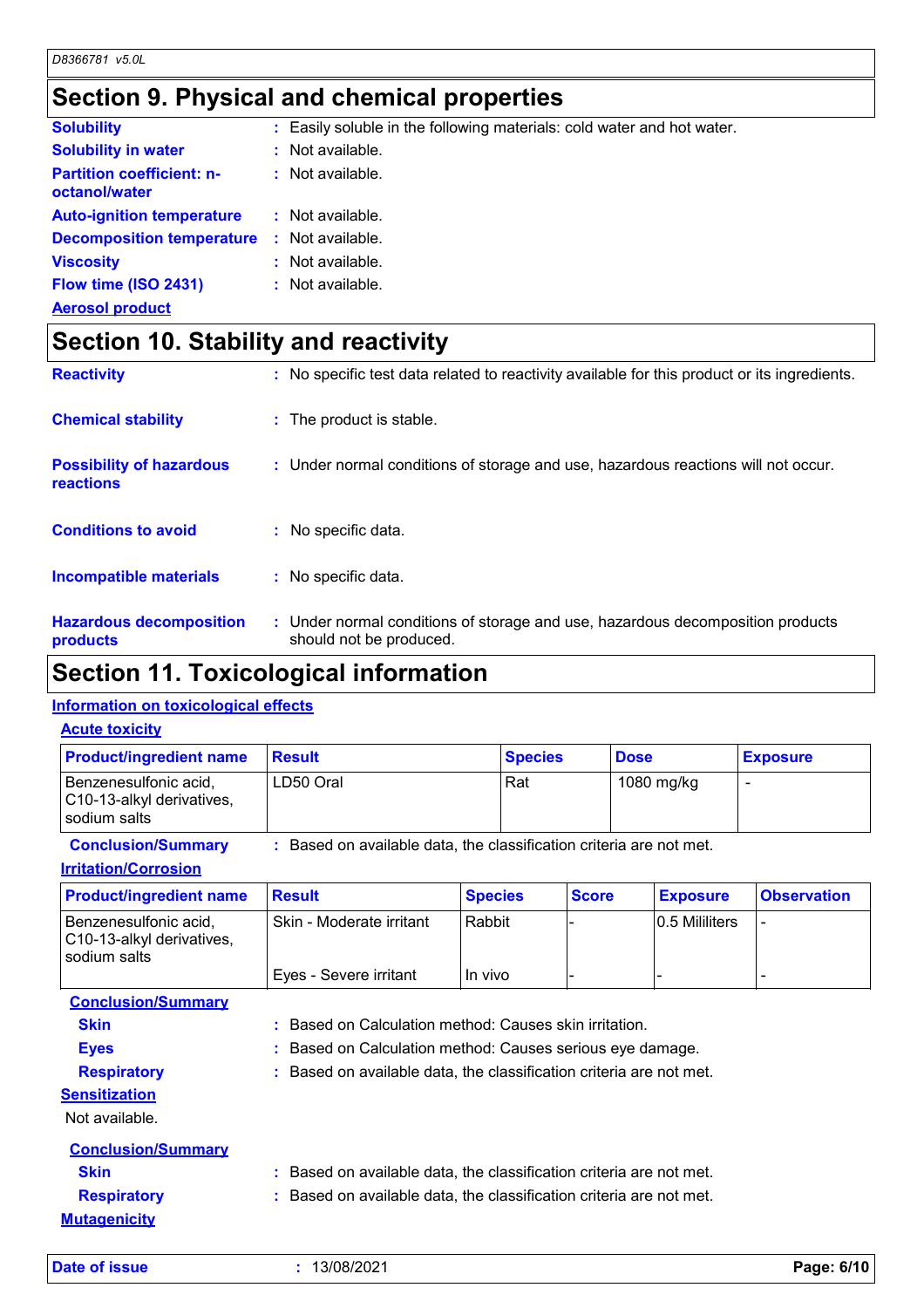# **Section 11. Toxicological information**

| Not available.                                                                                         |                                                                                                        |
|--------------------------------------------------------------------------------------------------------|--------------------------------------------------------------------------------------------------------|
| <b>Conclusion/Summary</b><br><b>Carcinogenicity</b><br>Not available.                                  | : Based on available data, the classification criteria are not met.                                    |
| <b>Conclusion/Summary</b><br><b>Reproductive toxicity</b><br>Not available.                            | : Based on available data, the classification criteria are not met.                                    |
| <b>Conclusion/Summary</b><br><b>Teratogenicity</b><br>Not available.                                   | : Based on available data, the classification criteria are not met.                                    |
| <b>Conclusion/Summary</b><br><b>Specific target organ toxicity (single exposure)</b><br>Not available. | : Based on available data, the classification criteria are not met.                                    |
| <b>Specific target organ toxicity (repeated exposure)</b><br>Not available.                            |                                                                                                        |
| <b>Aspiration hazard</b><br>Not available.                                                             |                                                                                                        |
| <b>Information on the likely</b><br>routes of exposure                                                 | : Not available.                                                                                       |
| <b>Potential acute health effects</b>                                                                  |                                                                                                        |
| <b>Eye contact</b>                                                                                     | : Causes serious eye damage.                                                                           |
| <b>Inhalation</b>                                                                                      | : No known significant effects or critical hazards.                                                    |
| <b>Skin contact</b>                                                                                    | : Causes skin irritation. May cause an allergic skin reaction.                                         |
| <b>Ingestion</b>                                                                                       | : No known significant effects or critical hazards.                                                    |
|                                                                                                        | <b>Symptoms related to the physical, chemical and toxicological characteristics</b>                    |
| <b>Eye contact</b>                                                                                     | : Adverse symptoms may include the following:                                                          |
|                                                                                                        | pain<br>watering<br>redness                                                                            |
| <b>Inhalation</b>                                                                                      | : No specific data.                                                                                    |
| <b>Skin contact</b>                                                                                    | : Adverse symptoms may include the following:<br>pain or irritation<br>redness<br>blistering may occur |
| <b>Ingestion</b>                                                                                       | : No specific data.                                                                                    |
|                                                                                                        | Delayed and immediate effects and also chronic effects from short and long term exposure               |
| <b>Short term exposure</b>                                                                             |                                                                                                        |
| <b>Potential immediate</b><br>effects                                                                  | : Not available.                                                                                       |
| <b>Potential delayed effects</b>                                                                       | : Not available.                                                                                       |
| <b>Long term exposure</b>                                                                              |                                                                                                        |
| <b>Potential immediate</b><br>effects                                                                  | $:$ Not available.                                                                                     |
| <b>Potential delayed effects</b>                                                                       | : Not available.                                                                                       |
| <b>Potential chronic health effects</b>                                                                |                                                                                                        |

|  | Date of issue |  |
|--|---------------|--|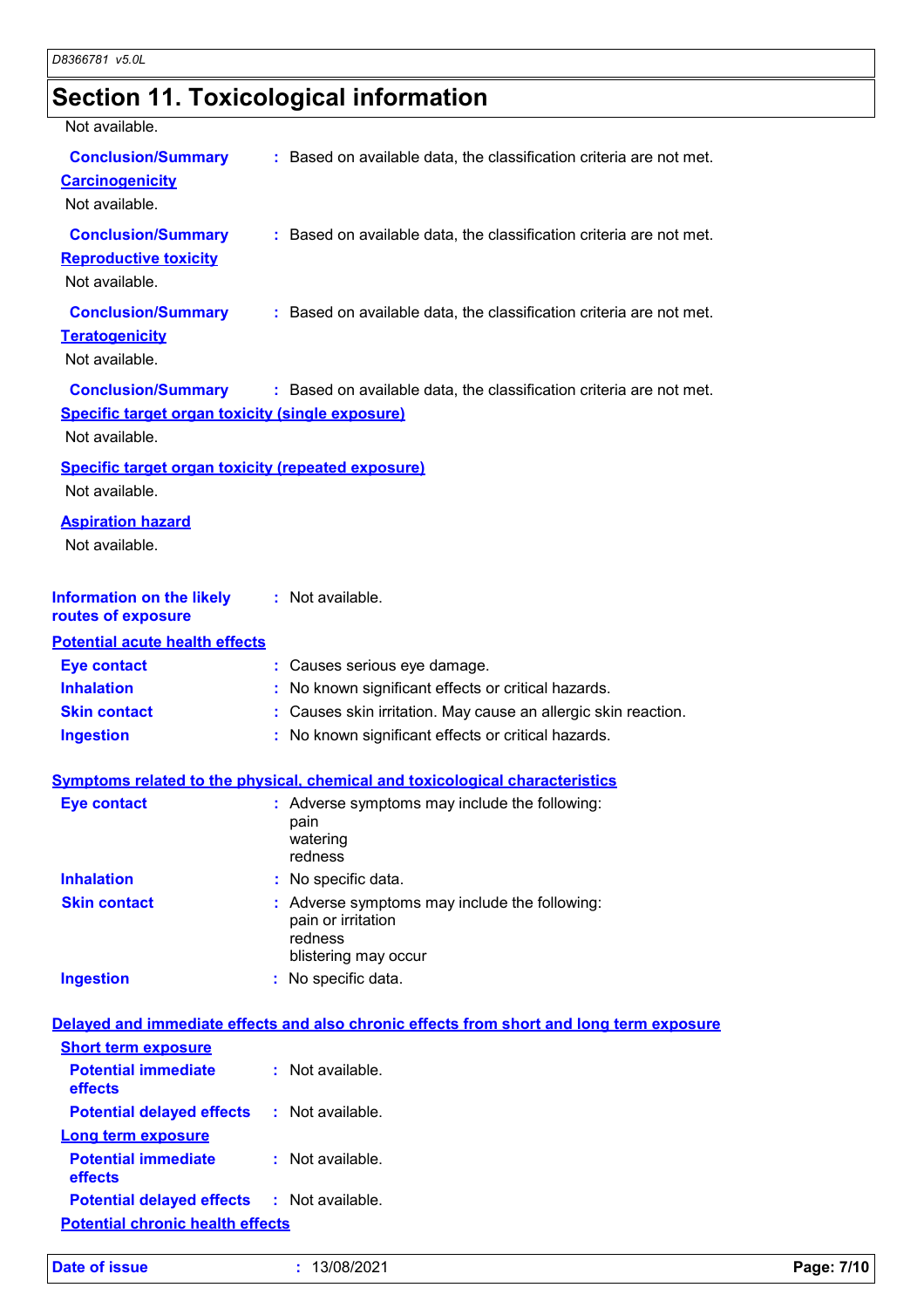## **Section 11. Toxicological information**

#### Not available.

| <b>Conclusion/Summary</b>    | : Based on available data, the classification criteria are not met. |  |
|------------------------------|---------------------------------------------------------------------|--|
| <b>General</b>               | : No known significant effects or critical hazards.                 |  |
| <b>Carcinogenicity</b>       | : No known significant effects or critical hazards.                 |  |
| <b>Mutagenicity</b>          | : No known significant effects or critical hazards.                 |  |
| <b>Teratogenicity</b>        | : No known significant effects or critical hazards.                 |  |
| <b>Developmental effects</b> | : No known significant effects or critical hazards.                 |  |
| <b>Fertility effects</b>     | : No known significant effects or critical hazards.                 |  |

#### **Numerical measures of toxicity**

#### **Acute toxicity estimates**

| <b>Route</b> | <b>ATE value</b> |
|--------------|------------------|
| Oral         | 2729.38 mg/kg    |

## **Section 12. Ecological information**

| <b>Product/ingredient name</b>                                     | <b>Result</b>                 | <b>Species</b>                                                               | <b>Exposure</b> |
|--------------------------------------------------------------------|-------------------------------|------------------------------------------------------------------------------|-----------------|
| Benzenesulfonic acid,<br>C10-13-alkyl derivatives,<br>sodium salts | Acute LC50 5 mg/l Fresh water | Fish - Oncorhynchus mykiss -<br>Juvenile (Fledgling, Hatchling,<br>Weanling) | 96 hours        |

#### **Persistence and degradability**

**Conclusion/Summary :** Based on available data, the classification criteria are not met.

#### **Bioaccumulative potential**

| <b>Product/ingredient name</b>                                     | <b>LogP</b> <sub>ow</sub> | <b>IBCF</b> | <b>Potential</b> |
|--------------------------------------------------------------------|---------------------------|-------------|------------------|
| Benzenesulfonic acid,<br>C10-13-alkyl derivatives,<br>sodium salts | 3.32                      |             | low              |

#### **Mobility in soil**

**Soil/water partition coefficient (KOC) :** Not available.

#### **Other adverse effects** : No known significant effects or critical hazards.

## **Section 13. Disposal considerations**

| <b>Disposal methods</b> | : The generation of waste should be avoided or minimized wherever possible.<br>Disposal of this product, solutions and any by-products should at all times comply<br>with the requirements of environmental protection and waste disposal legislation<br>and any regional local authority requirements. Dispose of surplus and non-<br>recyclable products via a licensed waste disposal contractor. Waste should not be<br>disposed of untreated to the sewer unless fully compliant with the requirements of<br>all authorities with jurisdiction. Waste packaging should be recycled. Incineration or<br>landfill should only be considered when recycling is not feasible. This material and<br>its container must be disposed of in a safe way. Care should be taken when<br>handling emptied containers that have not been cleaned or rinsed out. Empty<br>containers or liners may retain some product residues. Avoid dispersal of spilled |
|-------------------------|----------------------------------------------------------------------------------------------------------------------------------------------------------------------------------------------------------------------------------------------------------------------------------------------------------------------------------------------------------------------------------------------------------------------------------------------------------------------------------------------------------------------------------------------------------------------------------------------------------------------------------------------------------------------------------------------------------------------------------------------------------------------------------------------------------------------------------------------------------------------------------------------------------------------------------------------------|
|-------------------------|----------------------------------------------------------------------------------------------------------------------------------------------------------------------------------------------------------------------------------------------------------------------------------------------------------------------------------------------------------------------------------------------------------------------------------------------------------------------------------------------------------------------------------------------------------------------------------------------------------------------------------------------------------------------------------------------------------------------------------------------------------------------------------------------------------------------------------------------------------------------------------------------------------------------------------------------------|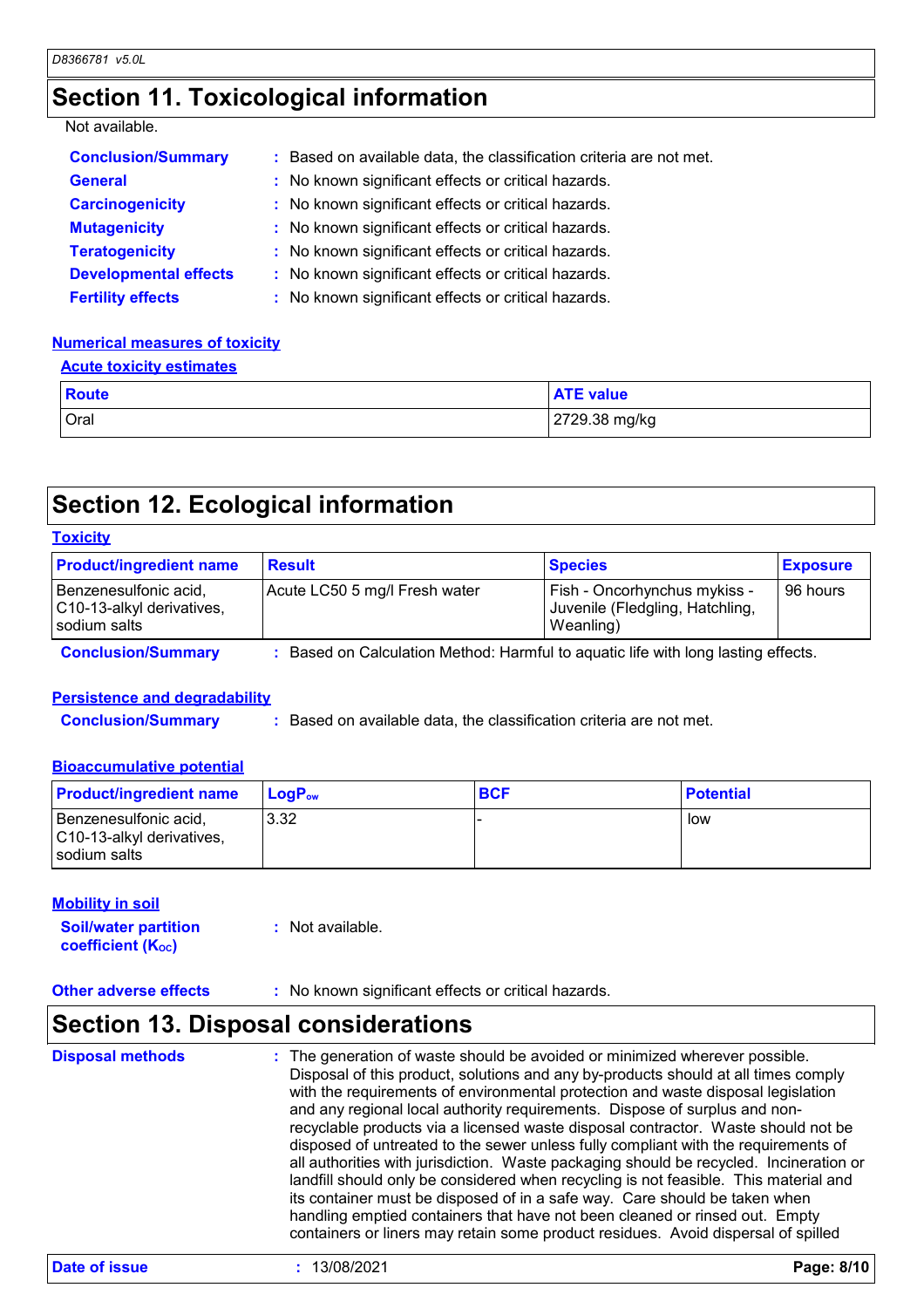#### **Section 13. Disposal considerations**

material and runoff and contact with soil, waterways, drains and sewers.

#### **Section 14. Transport information**

|                                      | <b>ADG</b>               | <b>ADR/RID</b> | <b>IMDG</b>    | <b>IATA</b>    |
|--------------------------------------|--------------------------|----------------|----------------|----------------|
| <b>UN number</b>                     | Not regulated.           | Not regulated. | Not regulated. | Not regulated. |
| <b>UN proper</b><br>shipping name    |                          |                |                |                |
| <b>Transport hazard</b><br>class(es) | $\overline{\phantom{a}}$ |                |                |                |
| <b>Packing group</b>                 | $\overline{\phantom{a}}$ |                | -              |                |
| <b>Environmental</b><br>hazards      | No.                      | No.            | No.            | No.            |

**Special precautions for user Transport within user's premises:** always transport in closed containers that are **:** upright and secure. Ensure that persons transporting the product know what to do in the event of an accident or spillage.

**Transport in bulk according :** Not available. **to IMO instruments**

#### **Section 15. Regulatory information**

**Standard for the Uniform Scheduling of Medicines and Poisons**

Schedule 5 CAUTION

**Model Work Health and Safety Regulations - Scheduled Substances**

Sodium dodecylbenzenesulfonate

| <b>Australia inventory (AICS)</b>                           | : All components are listed or exempted. |
|-------------------------------------------------------------|------------------------------------------|
| <b>New Zealand Inventory of</b><br><b>Chemicals (NZIoC)</b> | : All components are listed or exempted. |
| <b>HSNO Group Standard</b>                                  | : Cleaning Products (Subsidiary Hazard)  |
| <b>HSNO Approval Number</b>                                 | : HSR002530                              |
| <b>Approved Handler</b><br><b>Requirement</b>               | : Not applicable.                        |
| <b>Tracking Requirement</b>                                 | : Not applicable.                        |

#### **Section 16. Any other relevant information**

| <b>Key to abbreviations</b> | : ADG = Australian Dangerous Goods<br>ATE = Acute Toxicity Estimate<br><b>BCF</b> = Bioconcentration Factor<br>GHS = Globally Harmonized System of Classification and Labelling of Chemicals<br>IATA = International Air Transport Association<br>IBC = Intermediate Bulk Container<br><b>IMDG = International Maritime Dangerous Goods</b><br>LogPow = logarithm of the octanol/water partition coefficient<br>MARPOL = International Convention for the Prevention of Pollution From Ships,<br>1973 as modified by the Protocol of 1978. ("Marpol" = marine pollution)<br>NOHSC = National Occupational Health and Safety Commission<br>SUSMP = Standard Uniform Schedule of Medicine and Poisons<br>UN = United Nations |
|-----------------------------|----------------------------------------------------------------------------------------------------------------------------------------------------------------------------------------------------------------------------------------------------------------------------------------------------------------------------------------------------------------------------------------------------------------------------------------------------------------------------------------------------------------------------------------------------------------------------------------------------------------------------------------------------------------------------------------------------------------------------|
| <b>Date of issue</b>        | 13/08/2021<br>Page: 9/10                                                                                                                                                                                                                                                                                                                                                                                                                                                                                                                                                                                                                                                                                                   |